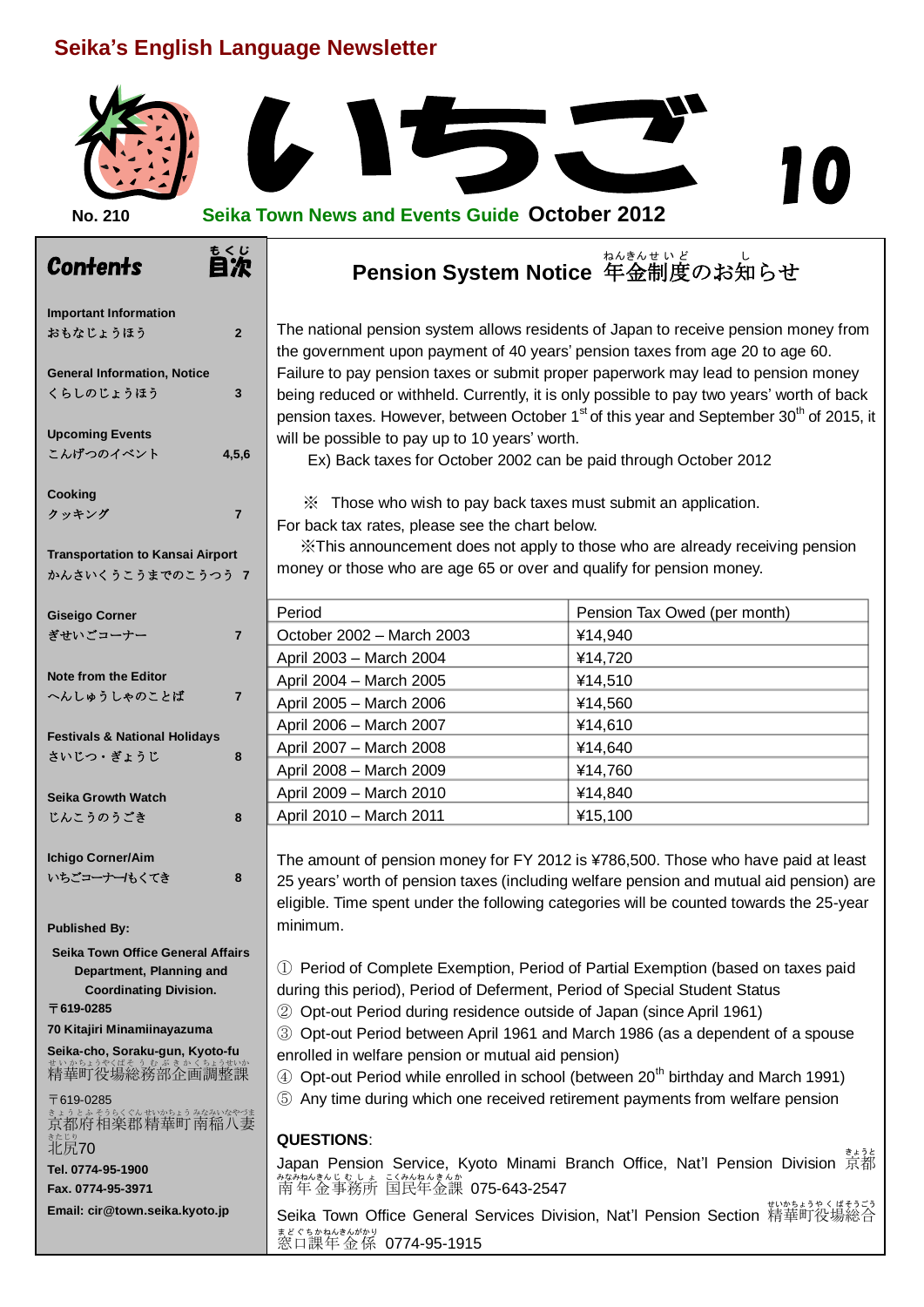## Important Information おもなじょうほう

# **Homestay Experience** ホームステイに参加しましょう

Homestay participants are wanted for the following program. Limit 20 people.

**DATE:** Saturday, November 17<sup>th</sup> and Sunday, November 18<sup>th</sup> (two days and one night)

**SCHEDULE:** Saturday, November 17<sup>th</sup>: Meet at Seika Town Office at 13:00; crop harvest; go home with host family in the evening

Sunday, November 18<sup>th</sup>: Seika Town Festival

- ▼ Lunch and tea ceremony at Suikeien
- ▼ International Exchange Corner
- ▼ Disaster Preparedness Corner for International Residents (including disaster preparedness materials for rent and presents)

**FEE:** Free

**APPLICATION DEADLINE: Friday, October 26th** 

#### **QUESTIONS/APPLICATIONS**

Seika Global Network Office (Inside the Planning and Coordinating Division) せいかグローバルネット事務局(企画 調整課内 ちょうせいかない ) TEL: 0774-95-1900 FAX: 0774-95-3971 E-mail: kikaku@town.seika.kyoto.jp

# **Service Corner Hours Extended**  サービスコーナー時間を長く

Starting Monday, October 22<sup>nd</sup>, the hours for the certificate delivery machines at the Seika Residential Service Corner located at Sakuragaoka 3chome Esperoma Takanohara will change. Currently, the machines are only available from 9:00 to 16:30 on weekdays, but the new schedule will allow for use on weekends as well. Furthermore, the weekday closing time will be extended from 16:30 to 18:00.

◆Service Corner Hours (starting Monday, October 22<sup>nd</sup>) Weekdays: 9:00-18:00

Weekends and Holidays: 9:00-15:30

The Service Corner will be closed between December 29<sup>th</sup> and January 3<sup>rd</sup>.

◆Certificates Available at Service Corner

Residency Certificate (copy), Personal Seal Registration Certificate, Income Certificate, Tax Certificate, Tax Payment Certificate, Fixed Assets Valuation Certificate

#### ◆Other

The machines will not accept 2,000 yen bills, 5,000 yen bills, or 10,000 yen bills.

The recycling boxes for batteries and fluorescent lamps will be removed. Please use the following locations instead.

Batteries: Regional assembly hall recycling centers

Fluorescent lamps: Recycling center locations (north parking lot of Seika Town Office, Mukunoki Center, Kashinokien); can also be disposed of as non-combustible waste (collected twice monthly). QUESTIONS

– comeral Services Division, Family Registry Section 総合窓口課 こせきじゅうみんがかり<br>戸籍住 民 係 0774-95-1915

Environmental Promotion Office, Environmental Affairs Section 環 境 かんきょう 推進室 すいしんしつ 環境係 かんきょうがかり 0774-95-1925

## **For Pet Owners** ペットのマナーについて

Recently, there have been a large number of inquiries and complaints regarding dogs. Those who own a pet should be aware of the following rules.

OPlease be careful to train your dog properly. There have been complaints regarding dogs barking loudly. Lack of proper training and exercise may contribute to this problem. Please be sure to train your dog not to bark and to take it for a walk every day in order to relieve stress.

OPlease do not let your pets out on their own, as they may bite people or destroy lawns and fields. Furthermore, dog owners may have trouble controlling their pet when using a long leash, so please keep your dog on a short leash.

○Please dispose of your pet's waste. There have been many complaints regarding animal waste on the streets. When taking your pet for a walk, be sure to bring along a scoop and a bag.

### QUESTIONS

Environmental Promotion Office,

Environmental Affairs Section <sup>始続的松台</sup> 。。。。。。<br>環境係 0774-95-1925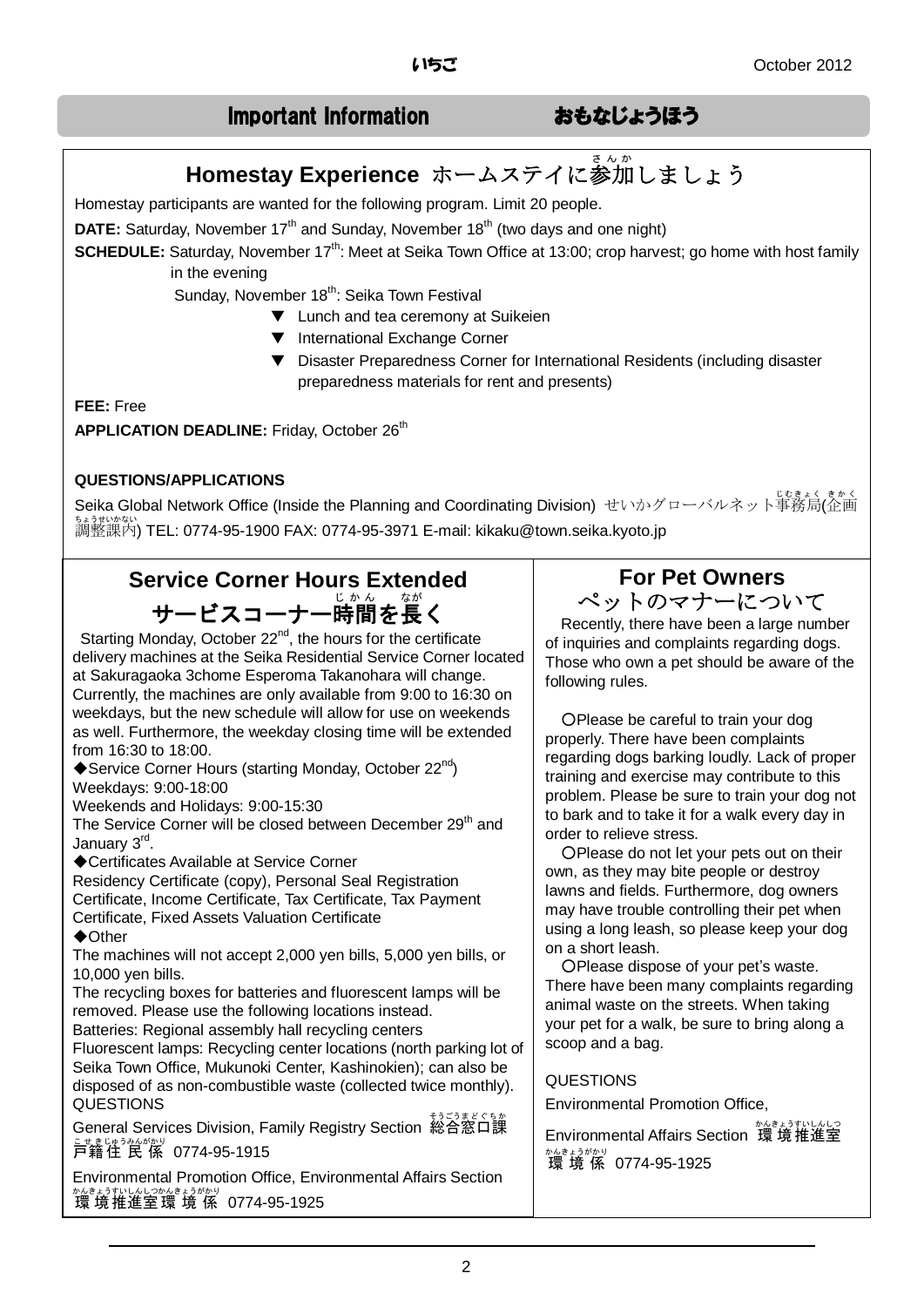## General Information くらしのじょうほう

## **Date Time What Where** 5 (Fri) 13:00~ Checkup for 18-month-olds | Health Center 7 (Sun) 8:45~ 30<sup>th</sup> Sports Festival – Karate Mukunoki Center Arena 9 (Tue) 13:30~15:00 Training room orientation Mukunoki Center 10 (Wed) | 13:00~ Checkup for 3-and-a-half-year-olds | Health Center 11 (Thu) 13:00~15:30 Parenting Class – Eating Health Center 19-20 (Fri-Sat) Mukunoki Center closed 20 (Sat) 9:00~15:00 10<sup>th</sup> Annual Seika Children's Festival Mukunoki Center 22 (Mon) 13:30~15:00 Training room orientation Health Center 23 (Tue) 13:00~ Checkup for 9- to 10-month-olds Health Center 24 (Wed) Mukunoki Center closed  $\frac{1}{13.00}$  | 13:00~ Checkup for 3- to 4-month-olds | Health Center 〃 13:15 Tuberculosis vaccinations Health Center 28 (Sun) 9:30~ Reusing Books and Magazines Day Town Library Assembly Room

## **October**

#### **November**

| $2 - 6$   | $10:00 - 16:00$ | Seika Cultural Association Exhibition | Seika Hall (Town Office 2 <sup>nd</sup> |
|-----------|-----------------|---------------------------------------|-----------------------------------------|
| (Fri-Tue) | (Fri: 13:00~)   |                                       | Floor)                                  |
| $4$ (Sun) | $8:00-$         | 5 <sup>th</sup> Annual Seika Marathon | Mukunoki Center - along                 |
|           |                 |                                       | Kizugawa River                          |
| $6$ (Tue) | $13:30 - 15:00$ | Training room orientation             | Mukunoki Center                         |
| 9 (Fri)   | $13:00-$        | Checkup for 18-month-olds             | <b>Health Center</b>                    |
|           |                 |                                       |                                         |

### **What to do if…**

#### **You have a question about something in Ichigo:**

Call Steven Pelcovits, Coordinator for International relations at the Seika Town Office. You may also call if you need an interpreter, as most of the events and classes in Ichigo will be in Japanese.

#### **You have a problem with life in Japan:**

If you have any questions or problems concerning life in Japan not related to an article in Ichigo, please first contact Steven Pelcovits, Coordinator for International relations at the Seika Town Office. TEL:0774-95-1900 FAX: 0774-95-3971 E-mail: cir@town.seika.kyoto.jp or kikaku@town.seika.kyoto.jp (Planning and Coordinating Division)

## **You have an issue with your visa or other questions:**

The Kyoto Prefectural International Center, located on the 9th floor of Kyoto Station, offers advice and consultation on visa issues and general problems. Visa consultations are available on the 4th Sunday of every month from 13:00-16:00. Please make a reservation beforehand by phone or from the center's homepage**.** General counseling is available in English (Monday and Tuesday), Spanish (Wednesday), Portuguese (Thursday), Tagalog (Thursday), Chinese (Friday) and Korean (Saturday) from 13:00 to 17:00.

TEL: 075-342-5000 Homepage: http://www.kpic.or.jp/english/index.html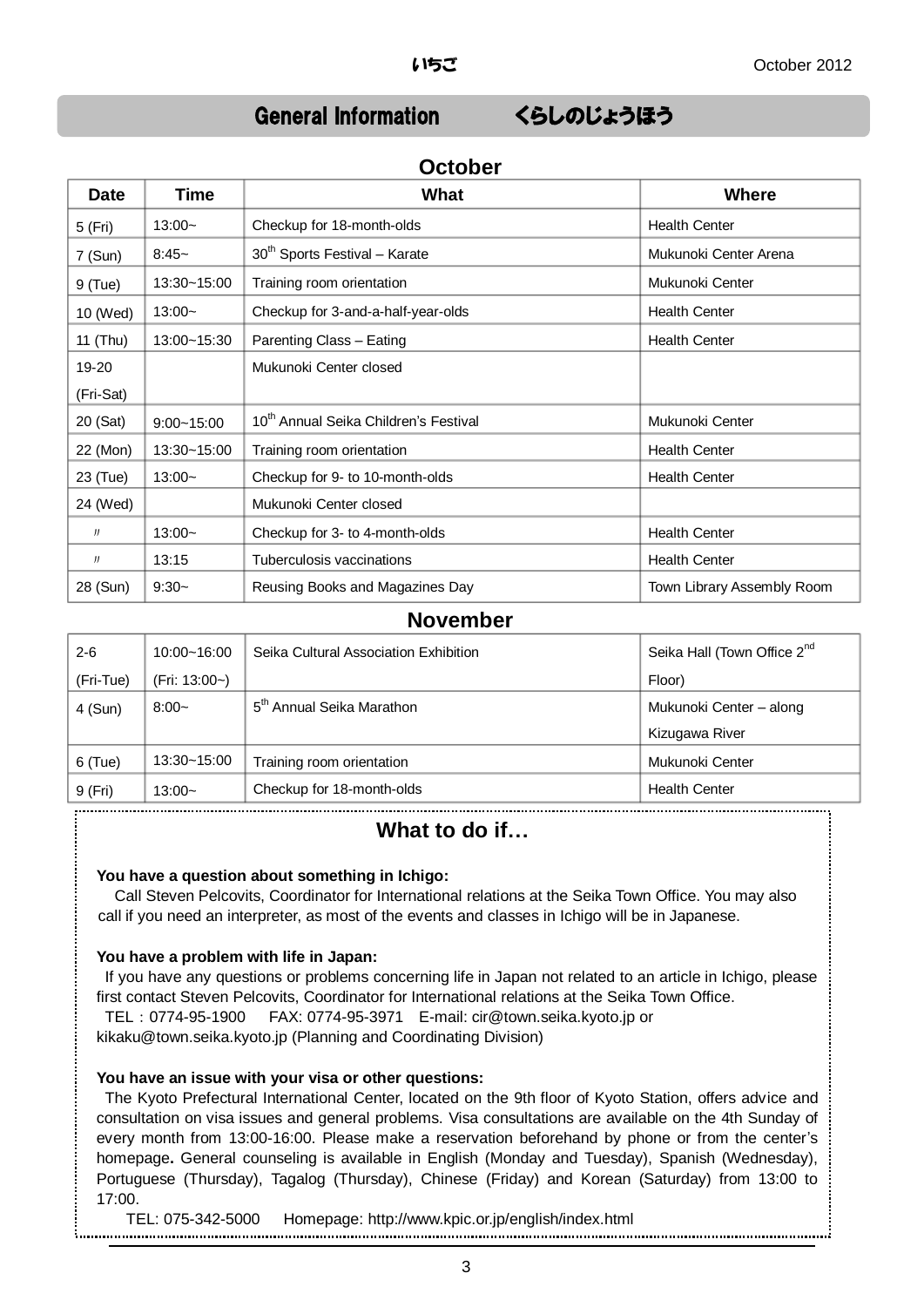# **11th Baroque Concert** 第 だい **11**回 かい バロック音楽 おんがく の楽 たの しみ

Held every year, the Baroque Concert gives everyone a chance to enjoy some great classical works of music. The concert is free to attend, but you must apply in advance. There are only 100 spaces, so sign up now! (If there are too many entries, a lottery will be held.)

▼**WHEN** Wednesday, November 28th

Doors open at 18:30, concert starts at 19:00

▼**WHERE** Seika Hall (Town Office 2F)

▼**WHO** Doshisha Women's College Faculty of Liberal Arts, Department of Music

#### ▼**PROGRAM**

- ◆ Pipe Organ Solo
	- Bach: "Zion Hears the Watchmen's Voices" BWV645 from the Schübler Chorales
	- Bach: Fantasia in G Major BWV572
	- Bach: Organ Concerto in A Minor BWV593
- ◆ Oboe and Organ Ensemble
	- Telemann: Sonata in A Minor
	- ◆ Trombone and Organ Ensemble
- ◆ Soprano Solo and Organ Ensemble
	- O Holy Night

※The program may be subject to change.

#### **APPLYING**

◆ Application period: Until October 26th (Fri) ※ Postmarked on or before October 26th

◆How to apply:

Please fill out a return postcard with your name, address, telephone number, and the names of all other attendees in your party, and send it to the address below. Clearly state that the letter is for the 11th Annual Baroque Concert 「第11回バロック音楽 の薬しみ」. You can make reservations for up to five people.

#### **APPLICATIONS/QUESTIONS**:

〒 619-0285 Seika Town Office Planning and Coordinating Division, Planning Section 〒619-0285 精華町後場 茶面調整譲 教<br>企画係 TEL: 0774-95-1900 FAX: 0774-95-3971

# Upcoming Events こんげつのイベント

#### **English** *Rakugo* **Lecture** 英語 落語 講演 えいご らくご こうえん

 As part of its English Guide Lecture series, Seika Global Network is inviting Harumichi Inoue to give a talk about English-language *rakugo* (Japanese-style comedy). All are welcome to attend. There will be a lunch party after the talk. No application is necessary to attend.

▼**WHEN** Sunday, October 14th 10:00 to 13:30 ▼**WHERE** Mukunoki Center 3F Study Room

### ▼**SCHEDULE**

- ◆Opening
- ◆*Rakugo* DVD (20 minutes)
- ◆Lecture
- ◆Lunch Party (bring your own lunch)
- ▼**FEE** ¥500 (General)

Free (Seika Global Network members)



#### **QUESTIONS**

Seika Global Network President, Masatoshi Wakita TEL: 090-2191-9864 E-mail: m.wakita@aria.ocn.ne.jp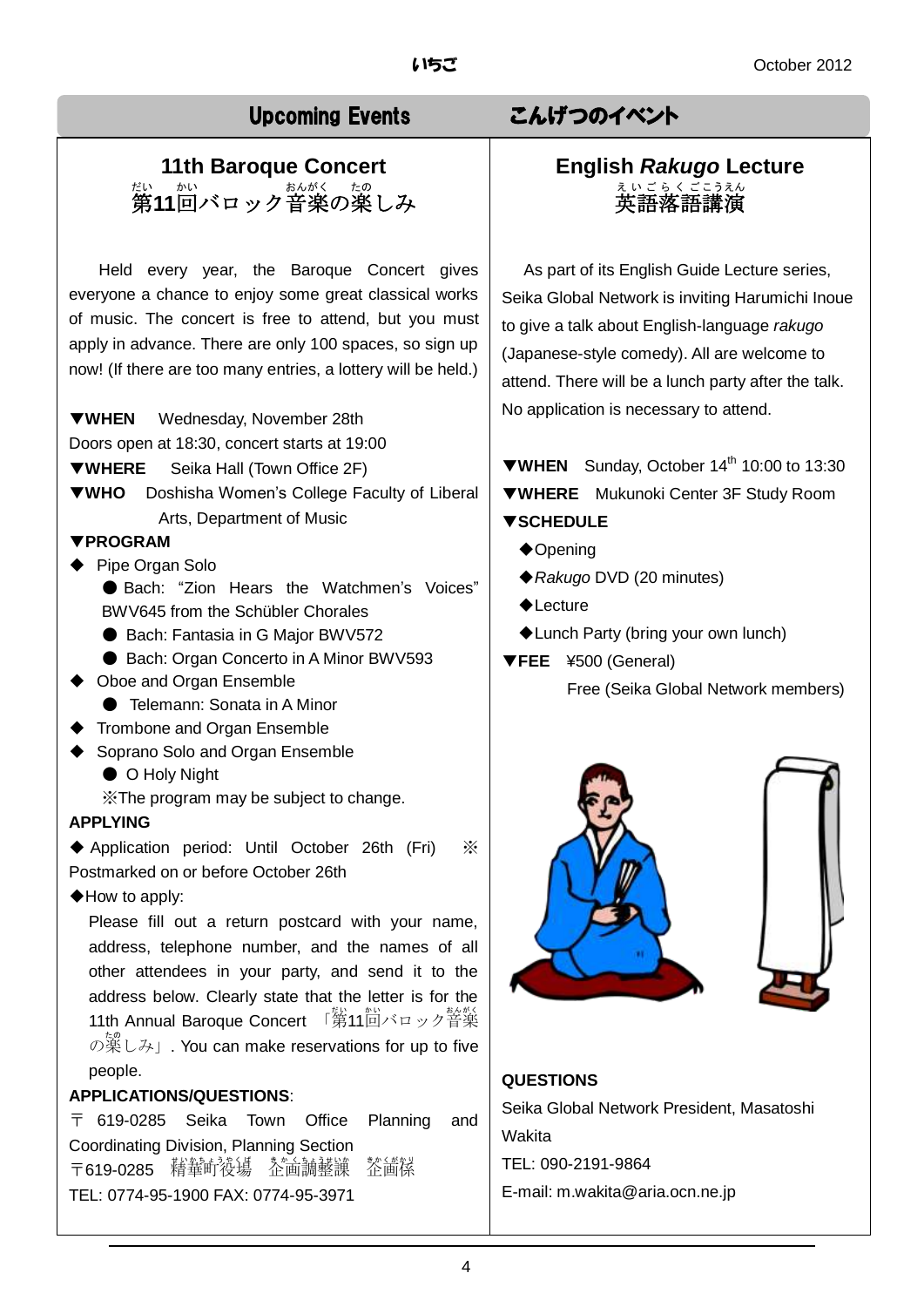## Keihanna Commemorative Park Upcoming Events and Activities

#### けいはんな記念公園の催し物 もの

## Points of Interest Tour: Autumn Fields and Spider Lilies★みどころガイドツアー~<sup></sup>萩の卧梅とヒガンバナ~

WHEN: Saturday, October 6<sup>th</sup> 11:00-12:00 (canceled in case of rain) WHERE: Suikeien Satotanada WHAT: Discussion about spider lilies, rice plants, woodlands, etc. FEE: Suikeien admission fee

### ARTCOM2012

WHEN: Wednesday, October 10<sup>th</sup> to Sunday, October 21<sup>st</sup> 10:00-17:00 (10:00-17:00 on the 21<sup>st</sup>) WHERE: Suikeien Kangetsuro Tsuki no Niwa Gallery WHAT: Come view an exhibition of paintings, sculptures, etc. made by students. The theme is "Environment and Expression." FEE: Suikeien admission fee

## Keihanna Autumn Workshop Warket★けいはんな秋空工房市

WHEN: Saturday, October 13<sup>th</sup> and Sunday, October 14<sup>th</sup> 10:00-17:00 WHERE: Shibafu Area WHAT: Many different artists will gather to sell their crafts. There will also be delicious food. QUESTIONS: TEL 090-4494-3953

## Make Your Own Phone Strap and Collages of Autumn Leaves★「オリジナルストラップをつくろう!」&「落ち葉 でコラージュ!」

WHEN: Sunday, October 14<sup>th</sup> 13:00-15:00 WHERE: Suikeien Kangetsuro WHAT: Workshop for ARTCOM2012. FEE: ¥100 plus Suikeien admission fee for straps, Suikeien admission fee only for collages

## 。<br>Suikeien Flower Arrangement Class★水景園のいけばな教室

WHEN: Thursday, October 18<sup>th</sup> 13:30-16:00 WHERE: Suikeien Kangetsuro Study Room WHAT: Come learn about the 500-year-old art of flower arrangement. FEE: ¥2,000 (please apply at least two days in advance)

## 41<sup>st</sup> Great Flower Operation: Field Mustard★辮41茴粩いっぱい<sup>実</sup>作戦~義の粩花壇をつくろう~

WHEN: Saturday, October 20<sup>th</sup> 10:00-12:00 (postponed to following week in case of rain) WHERE: Shibafu Area (meet in front of Suikeien reception area) WHAT: Park beautification with flowers and plants. WHO: Anyone capable of hiking FEE: Free (limit 30 people, application necessary)

## Creature Patrol: Plants of Autumn★いきものパトロール隊〜秋の植物調査〜

WHEN: Sunday, October 21<sup>st</sup> 9:00-12:00 (postponed to following week in case of rain) WHERE: Suikeien Mebuki Forest (meet in front of the Suikeien reception area) WHAT: Study the natural environment of the park. FEE: Free (limit 10 people, application necessary)

Great East Japan Earthquake Charity Market★東日本大震災支援チャリティーマーケット@レインボーママン

WHEN: Sunday, October 21<sup>st</sup> 10:00-15:30 WHERE: Shibafu Area WHAT: Buy handmade goods and enjoy live outdoor music. QUESTIONS: E-mail rainbowmaman@gmail.com

## Autumn Breeze Concert: Male Duet Harmony★秋風コンサート~第當テュオのハーモニー~

WHEN: Sunday, October 21<sup>st</sup> 14:00-15:00 WHERE: Suikeien Kangetsuro WHAT: Beautiful music that will speak to your soul. Come out and enjoy! FEE: Suikeien admission fee

Continued on Page 6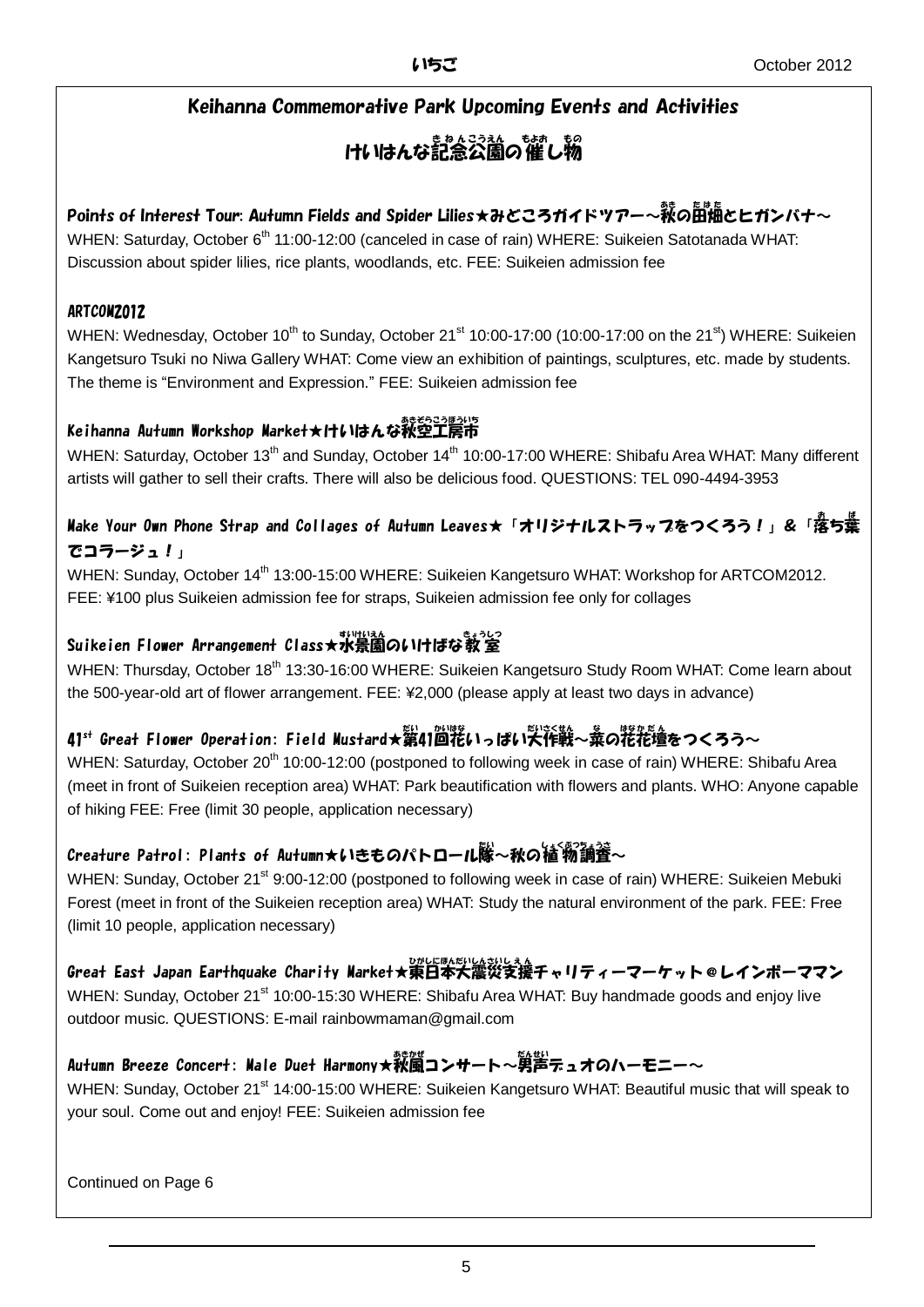## 3rd Fierce God and Friends Exhibition★第3回 鬼神と 。<br>仲間たち展

WHEN: Tuesday, October 23<sup>rd</sup> to Sunday, October 28<sup>th</sup> 10:00-17:00 (10:00-16:00 on the 28<sup>th</sup>) WHERE: Suikeien Tsuki no Niwa Gallery WHAT: Exhibitions of ceramics, paintings, glasswork, photographs, and more! FEE: Suikeien admission fee

## 2nd Family Nature Observation Event: Leaf Crafts and Microscope Observation★第2尚 親子で欒しむ親子旨然 。<br>観察会in けいはんな記念公園「葉っぱでクラフト& ……<br>顕微鏡で観察」

WHEN: Saturday, October 27<sup>th</sup> 13:00-16:00 (canceled in case of rain) WHERE: Suikeien (meet in front of the Suikeien reception area) WHAT: Observing nature from a scientific viewpoint. Fun for you and your child! WHO: Elementary school students between grades 3 and 6 and their parents FEE: ¥500 (limit 20 people, application necessary)

**PARK INFORMATION:** Entrance to Suikeien and Shizenrin: Adults: ¥200, Middle and elementary students: ¥100 (Discount for groups of 25 or more) **HOURS**: 09:00-17:00 **QUESTIONS**: Keihanna Commemorative Park Mgmt. **Office** けいはんな記念公園管理事務所 TEL: 0774-93-1200, FAX: 0774-93-2688 [http://www.keihanna-park.jp](http://www.keihanna-park.jp/)

# Keihanna Plaza Upcoming Events けいはんなプラザの 催 し物

**Keihanna Movies** けいはんな映画劇場 "**Postcard**"「一枚のハガキ」 **(2011, Japan)**

 At the end of World War II, Sadazo Morikawa is conscripted into the army. Realizing he will not survive, he asks Keita to tell his wife that he read the postcard she sent him. After the war, Keita visits Sadazo's wife with the postcard in hand, leading to a sequence of events.



### **WHEN**:

October 26<sup>th</sup> (Fri), 10:30, 14:00, 19:00 October 27<sup>th</sup> (Sat), 10:30, 13:00, 15:30 October 28<sup>th</sup> (Sun), 10:30, 13:00, 15:30 **WHERE**: Keihanna Plaza Main Hall General Admission.……………………¥1,000 J.H.S. students or younger….………..¥700 Senior citizens aged 60 or older……..¥700 Keihanna Tomonokai Members.……..¥700

**QUESTIONS**: Keihanna Convention Department, けいはんなコンベンション事業部

TEL: 0774-95-5115

**Keihanna Theater "Shiki Theatrical Company Family Musical: The King has Donkey Ears"** けいはんな劇 場「劇団四季ファミリーミュージカル『<sup>お</sup>詩の耳はロバの耳』」

▼WHEN Sunday, November 4th, 3:00p.m. (Doors open from 2:30p.m.)

▼WHERE Keihanna Plaza Main Hall

▼ TICKETS ¥4800 (All seats assigned / Keihanna Plaza Tomonokai Members:  $4600 \,\mathrm{H} \cdot \text{Tickets}$  on the day of: ¥5500)

◆Tickets sold at reception window on the third floor of Keihanna Plaza, weekdays from 10:00-17:30.

※If you would like your tickets mailed to you, please call and reserve by telephone.

※Tickets are also on sale at the Electronic Ticket Pia, TEL 0570-02-9999 (P-code422-118) QUESTIONS: Keihanna Convention Department, けいはんなコンベンション事業 じぎょう 部 ぶ TEL: 0774-95-5115

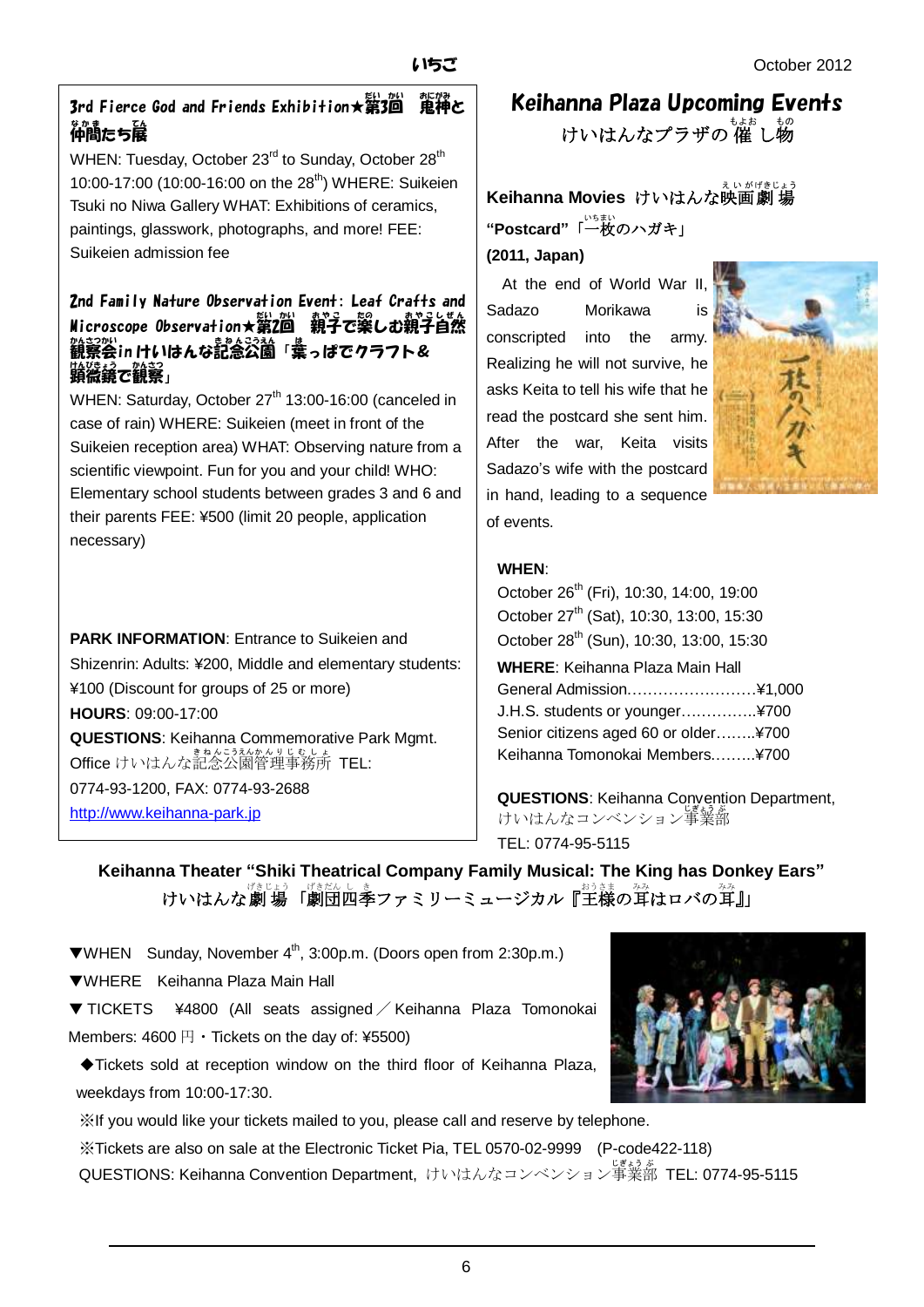ぎせ

いご

# Cooking クッキング Giseigo Corner 擬声語コーナー

# Shiokoji Chicken Rice Bowl

- 1. Wash rice and soak in water for 20-30 minutes. Dice ginger.
- and cook. 2. Put all ginger rice ingredients in rice cooker
- 3. Let chicken soak in shiokoji for 7 hours beforehand. Grill or fry chicken until cooked, then turn heat to medium and cover.
- 4. Cut (3) into bite-size pieces. Cut lettuce and green shiso into thin strips. Put ginger rice in bowl, lay lettuce on rice, and put chicken on lettuce. Add green shiso and sesame.

Ingredients (Serves 2) *G i n g e r R i c e* Rice-----------140g Dashi--------200cc Ginger----------15g Thin soysauce12g Sake------------10g *Shiokoji Chicken*

C h i c k e n br east--- - 120g Shiokoji--------10g Lettuce---------40g Green shiso----2g Sesame---------3g



## Transportation to Kansai Airport かんさいくうこうまでのこうつう

## **Kansai Airport Bus** 。<br>関西空港エアポートリムジンバス

You can take the Nara Kotsu Airport Bus to Kansai International Airport from Keihanna Plaza, available seven days a week (one way fare ¥2000). Bookings are available. See the telephone number below to reserve a seat:

| <b>Departing</b> | <b>Arriving</b> |
|------------------|-----------------|
| 5:50a.m.         | 7:30a.m.        |
| 6:50a.m.         | 8:25a.m.        |
| 7:50a.m.         | 9:30a.m.        |
| 9:50a.m.         | 11:30a.m.       |
| 10:50a.m.        | 12:30a.m.       |
| 11:50a.m.        | 1:30p.m.        |

| <b>Departing</b> | <b>Arriving</b> | <b>Departing</b> | <b>Arriving</b> |
|------------------|-----------------|------------------|-----------------|
| 5:50a.m.         | 7:30a.m.        | 12:40p.m.        | 2:20p.m.        |
| 6:50a.m.         | 8:25a.m.        | 3:40p.m.         | 5:20p.m.        |
| 7:50a.m.         | 9:30a.m.        | 4:40p.m.         | 6:20p.m.        |
| 9:50a.m.         | 11:30a.m.       | 5:40p.m.         | 7:20p.m.        |
| 10:50a.m.        | 12:30a.m.       | 6:40p.m.         | 8:20p.m.        |
|                  |                 |                  |                 |

For more information or to reserve a seat: Nara Kotsu Bus Reservation Center 茶らシッシスト<br>奈良交通バス予約センター TEL: 0742-22-5110 (Hours: 09:00 -19:00)

rustling. The word *kasa koso* has an

association with autumn. Now that fall is around the corner, it's time to enjoy the changing colors and falling leaves.

かさこそ

*Kasa koso* **"Sound of dead leaves brushing against each other"** This word refers to the sound of dead leaves

Hello and welcome to the Giseigo Corner! Giseigo are Japanese words

describing sounds or conditions.



# Note from the Editor へんしゅうしゃのことば

Finally, the hot Kyoto summer is coming to an end. I actually generally think of summer as a fun | season when everyone goes outside, plays in the pool, and eats ice cream, but I don't think I'll miss the oppressive heat.

Say, what better way to enjoy the cooler weather than watching the changing leaves? I'm personally planning to go to Arashiyama in Kyoto to catch a beautiful view of the fall colors. My home region in America is actually quite renowned for its autumn leaves, so perhaps it will give me a little taste of home.

**Steven** 

Check out the Kyoto CIR blog! http://tabunkakyoto.wordpress.com/

7